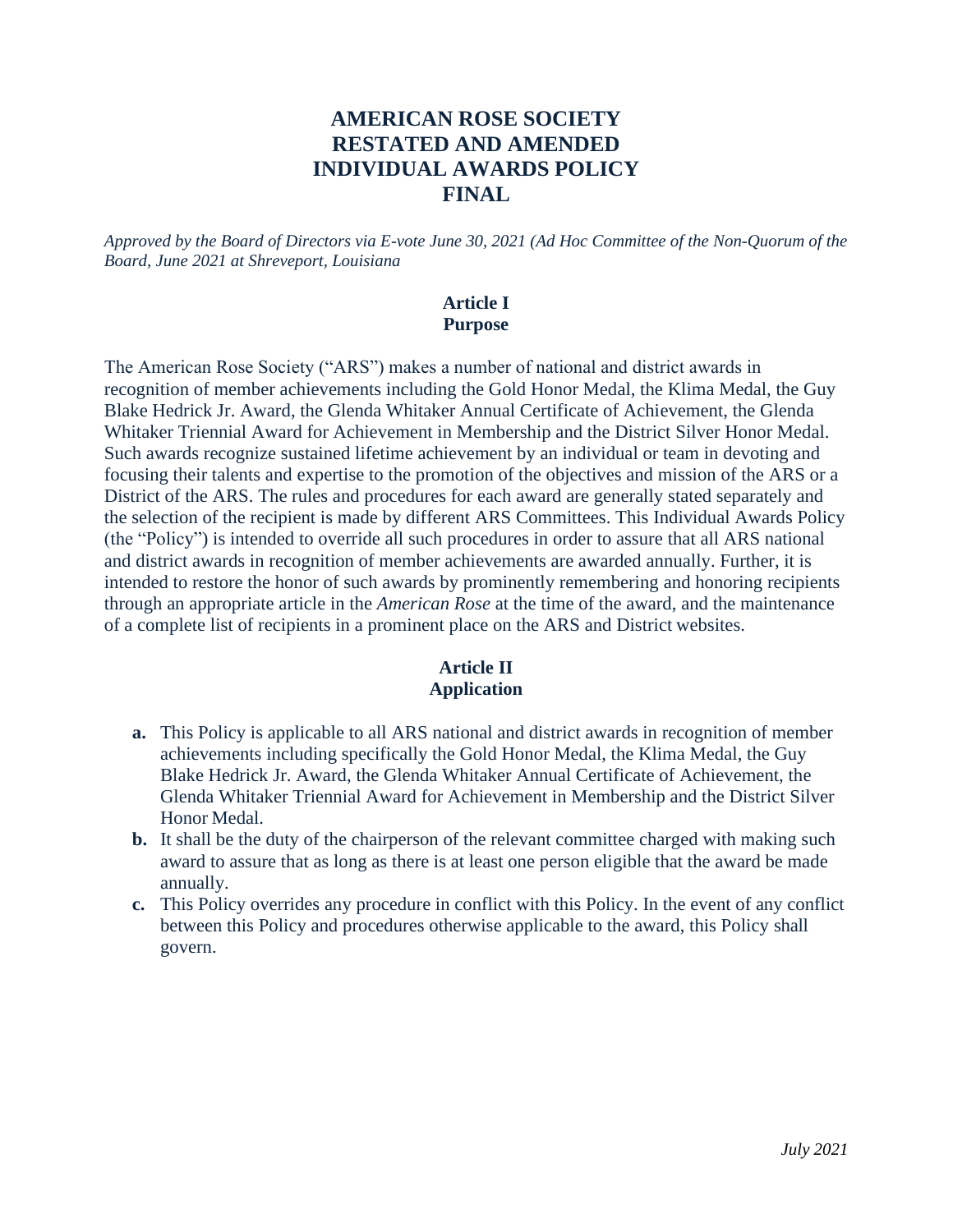# **Article III Procedures**

#### **1. Eligible Candidates**

- **a.** The eligibility of persons or teams for awards shall be those previously established for the relevant award, provided that such eligibility is not in conflict with those specified in this Policy.
- **b.** It shall be the duty of the committee chair to give annual advance notice to each member of the relevant committee of the need for nominations and if necessary to suggest candidates for nomination by members of the relevant committee.
- **c.** Awards in every case may be made individually or to teams provided in the latter case that the acts deemed worthy of recognition be acts that have been undertaken as a team.
- **d.** Awards may not be made posthumously except in the case where the nominee has died subsequent to the submission of that person's nomination in the current year under consideration. Such a nomination may not be carried over to a subsequent year. An exception to this general rule shall apply in the case of a team if at least one member of the team is living at the time of the nomination, in which case the award may be given to the team in the names of the living and deceased member(s).

### **2. Procedures for Nomination**

- **a.** The procedures for submitting nominations shall be those previously established for the relevant award, provided that such procedures are not in conflict with those specified in this Policy.
- **b.** All nominations and award reference forms may be submitted in electronic form. Nominations received in paper form shall be scanned by the recipient and thereafter circulated in electronic form. All communication among committee members regarding nominations and balloting shall be conducted through email.
- **c.** Nominations and award reference forms submitted for nominees that are not selected for the award may be carried over and resubmitted the following year without change by a sponsor, provided the sponsor continues to remain eligible to sponsor a nominee. A sponsor eligible to carry over a nomination may, in the sponsor's discretion add supplementary information to the nomination. It shall be the duty of the committee chair to inquire of each eligible sponsor of a non-award winning nominee to determine if the sponsor desires to carry forward the nomination as provided in this paragraph. There shall be no limit on the number of times a nominee may be carried forward, provided that the sponsor and the nominee each continue to be eligible.

## **3. Majority of Voting Members Shall Control**

A simple majority of voting members of the relevant committee shall be sufficient to make the award. Committee members who vote for no award or fail to cast a ballot shall not be considered voting members for purposes of this rule.

## **4. Procedures for Breaking Ties**

**a.** If at the conclusion of any balloting there remain more than two nominees and no nominee shall have a majority, the committee chairperson shall strike the name of the nominee with the fewest votes and resubmit the remaining nominees for vote. If there are multiple nominees tied with the fewest votes, the committee chairperson may strike the name of all or any of such nominees provided there are at least two nominees remaining.